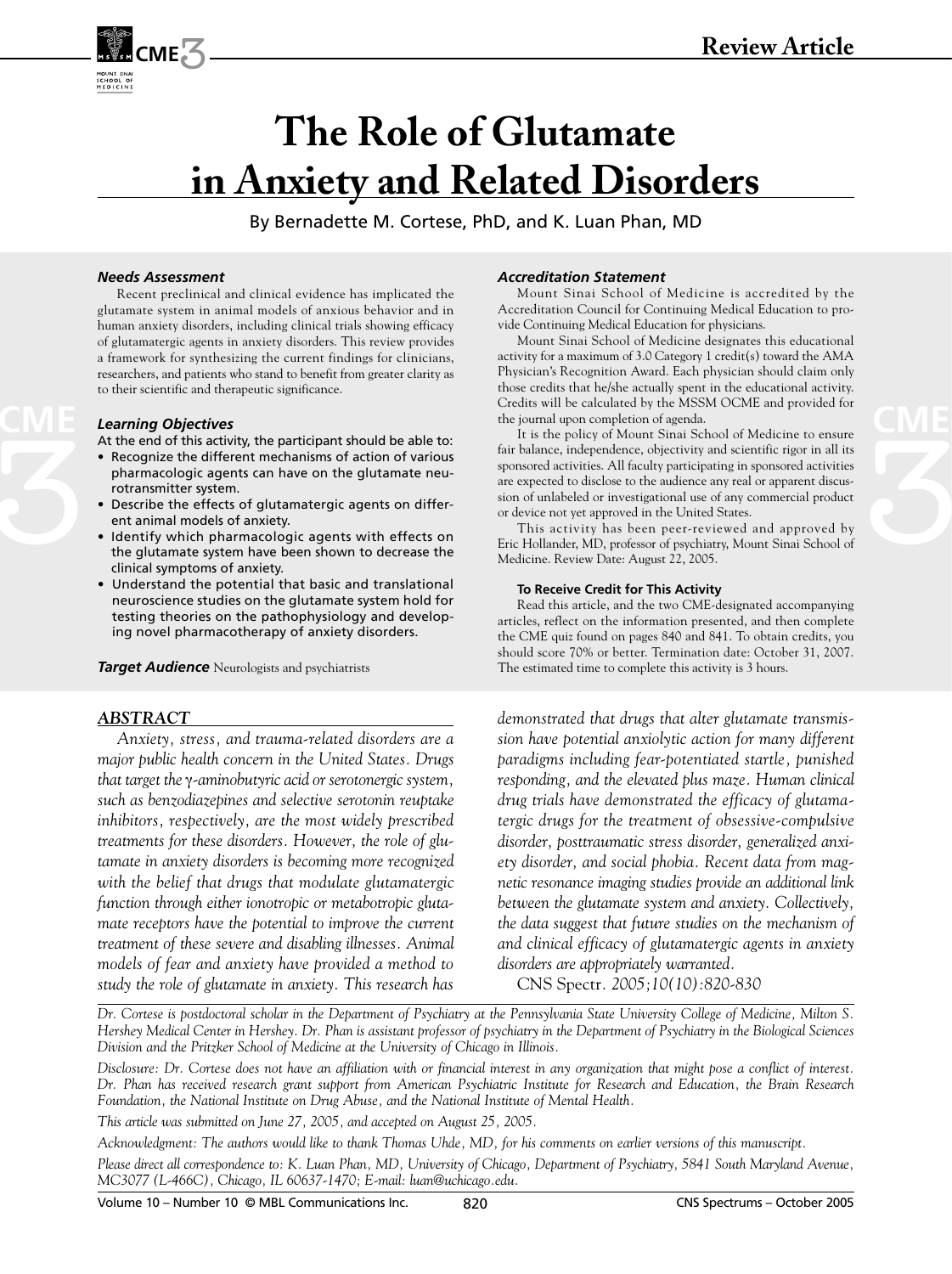# *INTRODUCTION*

Anxiety, stress, and trauma-related disorders are a major public health concern in the United States, with an estimated yearly burden of >\$63 billion dollars in direct (eg, psychiatric and non-psychiatric care, hospitalization, emergency care and prescription drugs) and indirect (eg, reduced productivity and occupational absenteeism) costs.<sup>1</sup> Anxiety is commonly experienced and typically adaptive. However, for >15 million adults/year, this anxiety is excessive and dysfunctional, manifesting as an anxiety disorder; together, anxiety disorders are the most prevalent mental health problem in the US.<sup>2</sup> Furthermore, these individuals are more likely to be diagnosed with other medical conditions including irritable bowel syndrome and hypertension and are at an increased risk for other anxiety disorders and mood disorders, such as depression.<sup>3</sup>

Anxiety disorders, including generalized anxiety disorder (GAD), specific and social phobias, posttraumatic stress disorder (PTSD), obsessive-compulsive disorder (OCD), and panic disorder, are typically treated with medications that target the γ-aminobuytric acid (GABA) or serotonergic system. Benzodiazepines and selective serotonin reuptake inhibitors, are the most widely prescribed treatments for these disorders.4 Some forms of anxiety are relatively resistant to treatment with these agents,<sup>5,6</sup> and both benzodiazepines and selective serotonin reuptake inhibitors can be associated with side effects, such as sedation, memory impairment, potential for substance abuse and withdrawal syndromes, sexual dysfunction, and weight gain. Noncompliance with these pharmacologic agents remains a problem, leading to increased risk for relapse.7 Therefore, it has become increasingly apparent that alternative treatment strategies are needed.<sup>8</sup>

A novel avenue of neuroscience research involves the glutamate system, the major excitatory neurotransmitter in the mammalian brain. Given that many stress- and anxiety-related disorders are posited to stem from excessively responsive or hyperexcitable brain circuits, investigations of the role of glutamate in anxiety disorders and of drugs that modulate glutamatergic function have the potential to improve our understanding and treatment of these severe and disabling illnesses.

# *GLUTAMATE PHARMACOLOGY*

Glutamate is ubiquitous within the central nervous system and has been shown to play important roles in many brain processes, including neurodevelopment (eg, differentiation, migration and survival),9 learning (eg, long-term potentiation and

depression),<sup>10</sup> acute neurodegeneration (eg, cerebral ischemia, traumatic brain injury), $11$  chronic neurodegeneration (eg, Huntington's disease, Alzheimer's disease),<sup>12</sup> and, more recently, the stress response and anxiety disorders.13 Exposure to severe stress has been associated with glutamate excitotoxicity, which, in turn, can cause neuronal damage and/or death.

Glutamate exerts its actions through ligand-gated ion channel (ionotropic) receptors, including the *N*methyl-p-aspartate (NMDA), kainate, and  $\alpha$ -amino-3-hydroxy-5-methyl-4-isoxazole propionic acid (AMPA) subtypes, and G protein-coupled metabotropic receptors (mGluR1-8).14 The ionotropic glutamate receptors are distributed widely throughout the brain, although density is high in cortical and limbic regions.15 The metabotropic receptors have a similar wide distribution, with a moderate to high expression in the hippocampus, prefrontal cortex, and amygdala regions associated with anxiety.16 The mGluRs are further classified into three groups: group I receptors (mGluR1 and mGluR5) localized predominately on postsynaptic neurons are positively coupled to phospholipase C; group II receptors (mGluR2 and mGluR3), localized on pre- and post-synaptic neurons, and group III receptors (mGluR4, mGluR6, mGluR7, and mGluR8) are coupled in an inhibitory manner to adenylyl cyclase.17 Limbic and associated paralimbic brain structures (amygdala, hippocampus, anterior cingulate cortex [ACC], orbitofrontal cortex, medial prefrontal cortex, insular cortex), regions extensively implicated in the mediation of fear, and anxiety in animals and humans<sup>18-21</sup> have been identified as being richly innervated by glutamatergic pyramidal cells.22 Utilizing an immunohisochemistry tracing technique for localization of glutamate neurons, McDonald<sup>22</sup> reported that 85% to 95% of the neurons in the basolateral nucleus of the amygdala were both glutamate positive and projected to the prefrontal cortex and ventral striatum. Furthermore, glutamatergic pyramidal cells of the prefrontal cortex project back to numerous limbic regions, including the hippocampus and amygdala.<sup>23</sup>

Glutamate also exerts its actions in the brain by affecting the release of other neurotransmitters including monoamines and GABA. In vivo microdialysis experiments in awake, freely moving rats<sup>24,25</sup> have demonstrated that both mild stress (ie, handling) and intra-striatal infusion of AMPA/kainate agonists facilitate the presynaptic synthesis and release of dopamine in prefrontal cortex, while infusion of an NMDA agonist resulted in a trend toward a decrease in prefrontal cortical dopamine release.<sup>24</sup> GABA inhibitory interneurons have been impli-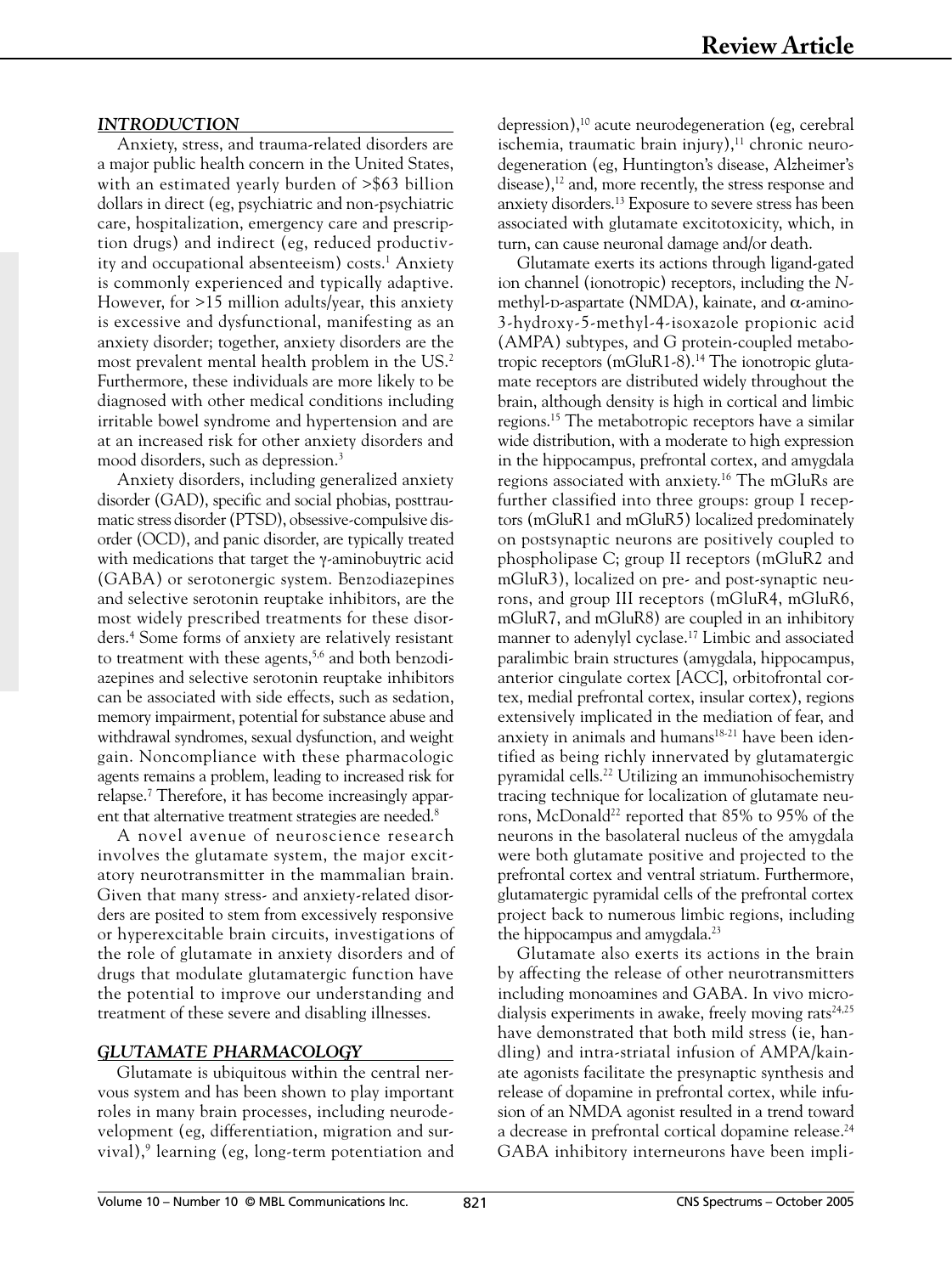cated to have a role in this latter effect.<sup>24</sup> Similar to dopamine, both in vitro and in vivo studies have demonstrated modulation of serotonin release by glu $t$ amate.<sup>26,27</sup> In addition, current treatments for anxiety disorders, including topiramate, lamotrigine, and phenytoin, have been shown to modulate monoamine release in the prefrontal cortex<sup>28</sup> and hippocampus<sup>29</sup> and enhance GABA in entorhinal cortex.30 Results from these studies suggest the anxiolytic effects of glutamatergic drugs may be mediated in part by modulation of other neurotransmitter systems.

# *GLUTAMATE AND STRESS*

Release of adrenal steroid hormones called glucocorticoids is a normal response to stress. However, chronic stress and release of glucocorticoids is associated with illness and specific neurotoxic events, including the excess release of glutamate in the hippocampus.31 For example, chronic exposure to immobilization stress in rats is reported to increase glutamate release and uptake in the hippocampus and prefrontal cortex.32-34 Stress caused by forced swimming has also been shown to increase glutamate in the hippocampus and prefrontal cortex.<sup>35</sup> Chronic stress may also alter glutamate gene expression, given that repeated immobilization in rats has been associated with increased hippocampal AMPA receptor messenger ribonucleic acid levels.36

The stress-related effects of glucocorticoids and subsequent excitotoxicity of glutamate in the hippocampus, make this brain region particularly susceptible to atrophy.37 Animal studies have reported decreased dendritic branching, neuronal death, and decreased neuronal regeneration of hippocampal pyramidal cells in response to chronic immobilization stress.38,39 In contrast to the degenerative effects demonstrated in the hippocampus, chronic immobilization stress produces hypertrophic effects in the amygdala, including enhanced dendritic arborization (ie, increase in dendritic length and branch points) of the pyramidal and stellate neurons of the basolateral complex of the amygdala<sup>39</sup> and bed nucleus of stria terminalis neurons of the extended amygdala.<sup>40</sup> The paradoxical stress-induced anatomical changes found in the hippocampus and amygdala appears consistent with their differential roles in the neural circuitry of stress. Specifically, the role of the hippocampus in the hypothalamic-pituitary-adrenal axis is inhibitory and in contrast to the excitatory regulation by the amygdala.<sup>41</sup>

Behavioral studies<sup>42,43</sup> have demonstrated this contradiction in that stress impairs hippocampal-dependent (ie, spatial) learning, but facilitates

amygdala-dependent aversive learning. For example, chronic stress exposure has been shown to impair performance on a variety of hippocampal- and glutamatedependent spatial learning tasks, including the radial arm maze<sup>44</sup> and Morris water maze.<sup>45</sup> On the other hand, excess glutamate release has been shown to facilitate other forms of learning, such as fear-related learning (ie, fear conditioning). For instance, restraint stress has been shown to increase freezing in a contextual, fear-conditioning paradigm.46 Fear conditioning is a hippocampal- and amygdala-dependent type of learning in which emotional significance (ie, fear) develops and attaches to a neutral stimulus, for example, contextual cues, through the consistent pairing of the neutral stimulus with an aversive stimulus.18 Pharmacologic studies have revealed the importance of both hippocampal<sup>47</sup> and amygdala<sup>48</sup> NMDA-type glutamate receptors in the acquisition and expression of contextual fear in rats. In addition to contextual fear conditioning, conditioned-fear paradigms, such as potentiated startle, have been instrumental in demonstrating the role of glutamate and glutamatergic receptors in the amygdala, in particular, in fear learning.<sup>49</sup>

Glutamatergic mechanisms are also hypothesized to have a role in certain behavioral manifestations common to PTSD, including dissociation and perceptual alterations.50 More specifically, glutamatergic control of both hippocampal-dependent associative learning and amygdala-dependent emotional processing during and after a stressful event may be significant factors in these information processing distortions. Direct evidence for this includes reports<sup>51</sup> that NMDA receptor antagonism by ketamine can produce dissociative symptoms and perceptual alterations (ie, depersonalization, derealization, altered auditory, and visual acuity) akin to those observed with PTSD.

# *ANIMAL MODELS OF GLUTAMATE AND ANXIETY*

Animal models of fear and anxiety have provided a method to study the neuroanatomy and neurochemistry of anxiety disorders.<sup>52</sup> Some of these animal models include punishment-induced (eg, Geller-Seifter) and ethological conflict paradigms (eg, elevated plus maze), aversive tests (eg, exposure to predator), conditioned-fear tests (eg, fear-potentiated startle), and pathophysiological models, including stress and trauma paradigms, such as chronic immobility and sleep deprivation. The elevated plus maze, constructed of two elevated closed arms and two elevated open arms, measures the conflict between an animal's natural tendency to explore and innate fear of heights and open spaces (ie, open arm avoidance).<sup>53</sup>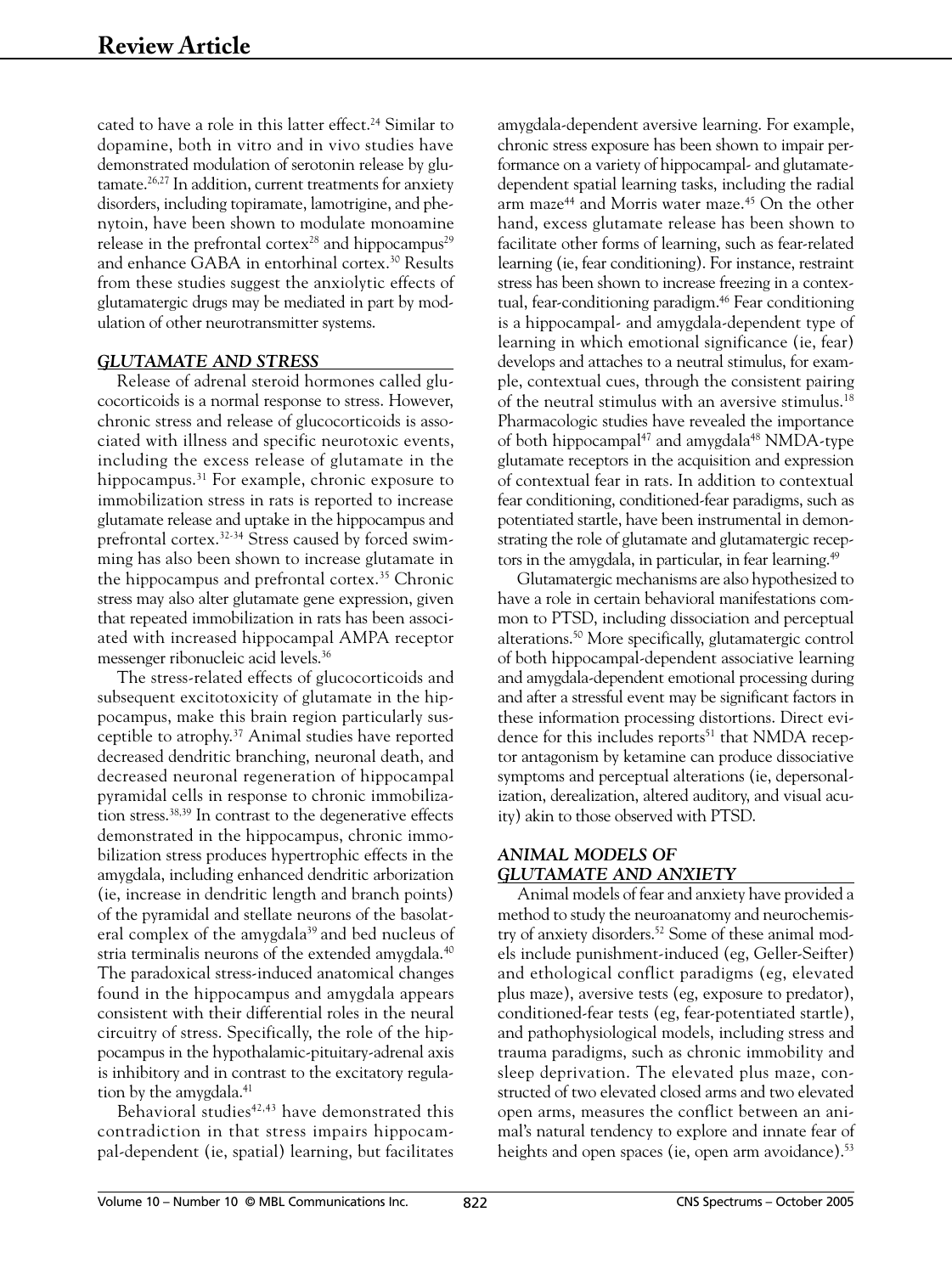The Geller-Seifter test is a conflict procedure that measures an animal's acceptance of punishment (eg, foot shock) in order to obtain food reward.<sup>54</sup> The fear-potentiated startle paradigm of conditioned fear measures the increase in the amplitude of the acoustic startle reflex in the presence of a light stimulus that was previously paired with shock.<sup>55</sup>

In a recent study, Uhde and colleagues<sup>56</sup> utilized a sleep deprivation technique, a method shown to worsen symptoms of generalized anxiety disorder and induce panic attacks in humans with panic disorder, to study the effects of stress on brain chemistry in the rat. Compared with rats with normal sleep/wake cycles, 6 hours of sleep deprivation in rats produced significantly greater levels of glutamate and aspartate in the medial prefrontal cortex, as measured by high resolution magic-angle spinning proton magnetic resonance spectroscopy (1 H-MRS), a quantitative, ex vivo MR technique used to measure region-specific neurochemicals. In non-human primates, in vivo magnetic resonance spectroscopic imaging has also revealed significantly increased unresolved glutamateglutamine-γ-aminobutyric acid (Glx) in response to stress.57 Specifically, mother-infant macaque dyads were reared on a variable schedule for difficulty of food procurement, a method shown to have lasting stress-related behavioral and hormonal effects. At 10 years of age, the macaques that were exposed to this stressor during infancy had increased Glx/creatine ratios in the ACC compared with matched normal control subjects. Although the Glx resonance is a combined measure of glutamate, glutamine, and GABA, the literature consistently describes variations in Glx as changes in glutamate alone. This is based on several lines of evidence,58-61 including reports that MRS-measured GABA levels are much lower than glutamate levels in human brain<sup>58-60</sup> and that glutamate is the most predominant individual component of the Glx resonance.61 Nevertheless changes in Glx, measured at lower field strength (eg, 1.5 Tesla), warrant cautious interpretation.

Other anxiety-related behavioral paradigms have also been used to test drugs with potential anxiolytic action, including medications that alter glutamate transmission. The glutamate system has received much attention as a target for treatments of anxiety disorders due to both the preclinical animal studies and human drug trials that have provided good evidence of the efficacy of glutamatergic drugs in the treatment of anxiety (Table). The fear-potentiated startle paradigm has been instrumental in this respect.

Although fear conditioning and fear-potentiated startle paradigms have validated animal models of

PTSD and revealed the involvement of other neurotransmitter systems, $62$  there seems to be a specific role for glutamate. For example, administration of glutamate antagonists to rats has been used to effectively suppress trauma-enhanced acoustic startle response. In one study,63 microinjections of DL-2-amino-5-phosphonopentanoic acid (AP5), a competitive NMDA receptor antagonist, into the caudal pontine reticular nucleus effectively suppressed fear-potentiated startle in rats. Others<sup>49</sup> have reported that NMDA glutamate receptors within the amygdala are particularly important to both the learning of fear-potentiated startle and the extinction of conditioned fear. The NMDA antagonist AP5 infused directly into the amygdala dose-dependently blocked the acquisition and expression of fear-potentiated startle.<sup>64,65</sup> Consistent with this, D-cycloserine, the NMDA receptor partial agonist acting at the glycine regulatory site, dose-dependently enhanced extinction of the startle response.<sup>66</sup> Other studies<sup>67-69</sup> have also revealed the enhanced extinction effects associated with D-cycloserine, including reports on the facilitatory effects of D-cycloserine on extinction of cue-conditioned freezing, a species-specific defense response.67-69 In all, these data suggest a role for the NMDA system in both the acquisition and extinction of conditioned fear.

Medications that target non-NMDA glutamate receptors have also been shown to be an important component of fear behavior. Injections of the AMPA/ kainate receptor agonists kainic acid into the dorsal region of the periaqueductal gray, a brain region critical to the expression of acoustic fear-potentiated startle, blocked this startle response, while injections with the AMPA/kainate antagonist 5R,10S)-(+)5 methyl-10,11-dihydro-5H-dibenzo[a,d]cyclohepten-5,10-imine enhanced this fear response.<sup>70</sup> Topiramate, an Food and Drug Administration-approved anticonvulsant with several mechanisms of action, including inhibition of the non-NMDA glutamate receptors AMPA/kainate, $71$  has been shown to significantly reduce stress-induced increase in acoustic startle in rats.72 Topiramate also acts in part to potentiate GABA by binding to the  $GABA_A$  receptor,<sup>73</sup> an effect that could also explain its anxiolytic properties.

In addition, the animal data also implicated the metabotropic glutamate receptors as a potential site for anxiolytic action.16 These receptors have shown to also be involved in fear conditioning and expression.74 For example, rats given an injection of 2 methyl-6-(phenylthynyl)-pyridine, a highly potent group I metabotropic receptor antagonist (mGluR5), before fear conditioning, dose-dependently blocked the acquisition of fear and the expression of fear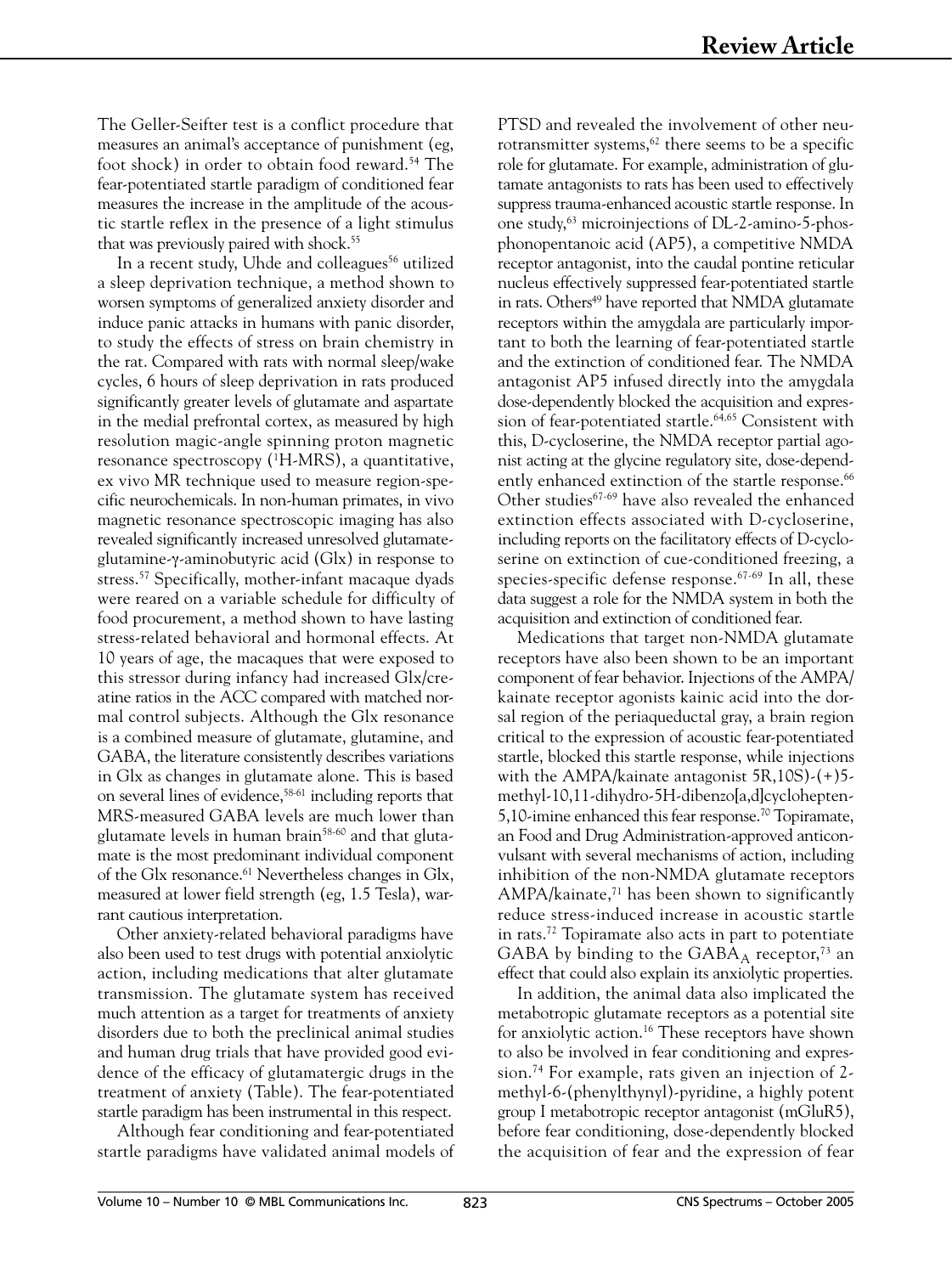# **TABLE. A SUMMARY OF THE ANIMAL AND HUMAN PHARMACOLOGIC EVIDENCE FOR THE ROLE OF GLUTAMATE IN ANXIETY**

| <b>Preclinical Studies</b>                          |                                      |                                           |                                                                      |
|-----------------------------------------------------|--------------------------------------|-------------------------------------------|----------------------------------------------------------------------|
| Author(s) (Year)                                    | <b>Agent</b>                         | Mechanism                                 | <b>Effect</b>                                                        |
| Fendt et al (1996) <sup>63</sup>                    | AP5                                  | NMDA receptor antagonist                  | ▼ Fear-potentiated startle                                           |
| Campeau et al (1992) <sup>64</sup>                  | AP <sub>5</sub>                      | NMDA receptor antagonist                  | ▼ Fear-potentiated startle                                           |
| Walker et al (2002) <sup>66</sup>                   | DCS                                  | NMDA partial agonist                      | ▲ Fear-potentiated startle<br>(extinction)                           |
| Ho et al (2005) <sup>75</sup>                       | <b>DCS</b>                           | NMDA partial agonist                      | $\nabla$ EPM (time in open arms)                                     |
| Karcz-Kubicha et al (1997) <sup>76</sup>            | <b>DCS</b>                           | NMDA partial agonist                      | $\triangle$ EPM (time in open arms)                                  |
| Anthony and<br>Nevins (1993) <sup>65</sup>          | <b>DCS</b>                           | NMDA partial agonist                      | ▼ Fear-potentiated startle                                           |
| Ledgerwood et al (2004) <sup>69</sup>               | <b>DCS</b>                           | NMDA partial agonist                      | ▼ Cue-conditioned freezing<br>(reinstatement)                        |
| Ledgerwood et al (2003) <sup>68</sup>               | <b>DCS</b>                           | NMDA partial agonist                      | ▲ Cue-conditioned freezing<br>(extinction)                           |
| Parnas et al (2005) <sup>67</sup>                   | DCS                                  | NMDA partial agonist                      | ▲ Cue-conditioned freezing<br>(extinction)                           |
| Klodzinska and<br>Chojnacka-Wojcik<br>$(2000)^{77}$ | <b>DCS</b>                           | NMDA partial agonist                      | $\blacktriangle$ Punished drinking                                   |
| Xie et al (1995) <sup>78</sup>                      | MK-801                               | NMDA receptor antagonist                  | $\blacktriangle$ Punished drinking                                   |
| Fendt (2000) <sup>70</sup>                          | Kainic acid                          | AMPA/kainate receptor agonist             | ▼ Fear-potentiated startle                                           |
| Fendt (2000) <sup>70</sup>                          | <b>NBQX</b>                          | AMPA/kainate receptor antagonist          | $\blacktriangle$ Fear-potentiated startle                            |
| Kotlinksa and Liljequist<br>$(1998)^{79}$           | LY326325                             | AMPA/kainate receptor antagonist          | $\triangle$ Punished drinking<br>$\triangle$ EPM (time in open arms) |
| Khan and Liberzon (2004) <sup>72</sup>              | Topiramate                           | AMPA/kainate receptor agonist             | ▼ Stress-induced startle                                             |
| Schulz et al (2001) <sup>80</sup>                   | <b>MPEP</b>                          | mGluR5 antagonist                         | ▼ Fear-potentiated startle                                           |
| Ballard et al (2005) <sup>81</sup>                  | <b>MPEP</b>                          | mGluR5 antagonist                         | $\blacktriangle$ Punished responding                                 |
| Linden et al (2004) <sup>82</sup>                   | LY354740                             | mGluR2/3 agonist                          | $\triangle$ EPM (time in open arms)                                  |
| Shekhar and Keim (2000) <sup>83</sup>               | LY354740                             | mGluR2/3 agonist                          | ▼ Lactate-induced panic                                              |
| Helton et al (1998) <sup>84</sup>                   | LY354740                             | mGluR2/3 agonist                          | $\blacktriangledown$ Fear-potentiated startle                        |
| Walker et al (2002) <sup>49</sup>                   | LY354740                             | mGluR2/3 agonist                          | ▼ Fear-potentiated startle                                           |
| Johnson et al (2005) <sup>85</sup>                  | 3-pyridyl-<br>methyl-<br>sufonamides | mGlurR2R receptor<br>agonist-potentiators | ▼ Fear-potentiated startle<br>▼ Stress-induced hyperthermia          |
| Steckler et al (2005) <sup>86</sup>                 | JNJ16259685                          | mGluR1 antagonist                         | $\blacktriangle$ Punished drinking                                   |
| Mirza et al (2005) <sup>87</sup>                    | Lamotrigine                          | Sodium channel blocker                    | ▲ Conditioned emotional<br>response                                  |
| Mirza et al (2005) <sup>87</sup>                    | Riluzole                             | Glutamate release inhibitor               | $\blacktriangle$ Conditioned emotional<br>response                   |
|                                                     |                                      |                                           | (continued on page 825)                                              |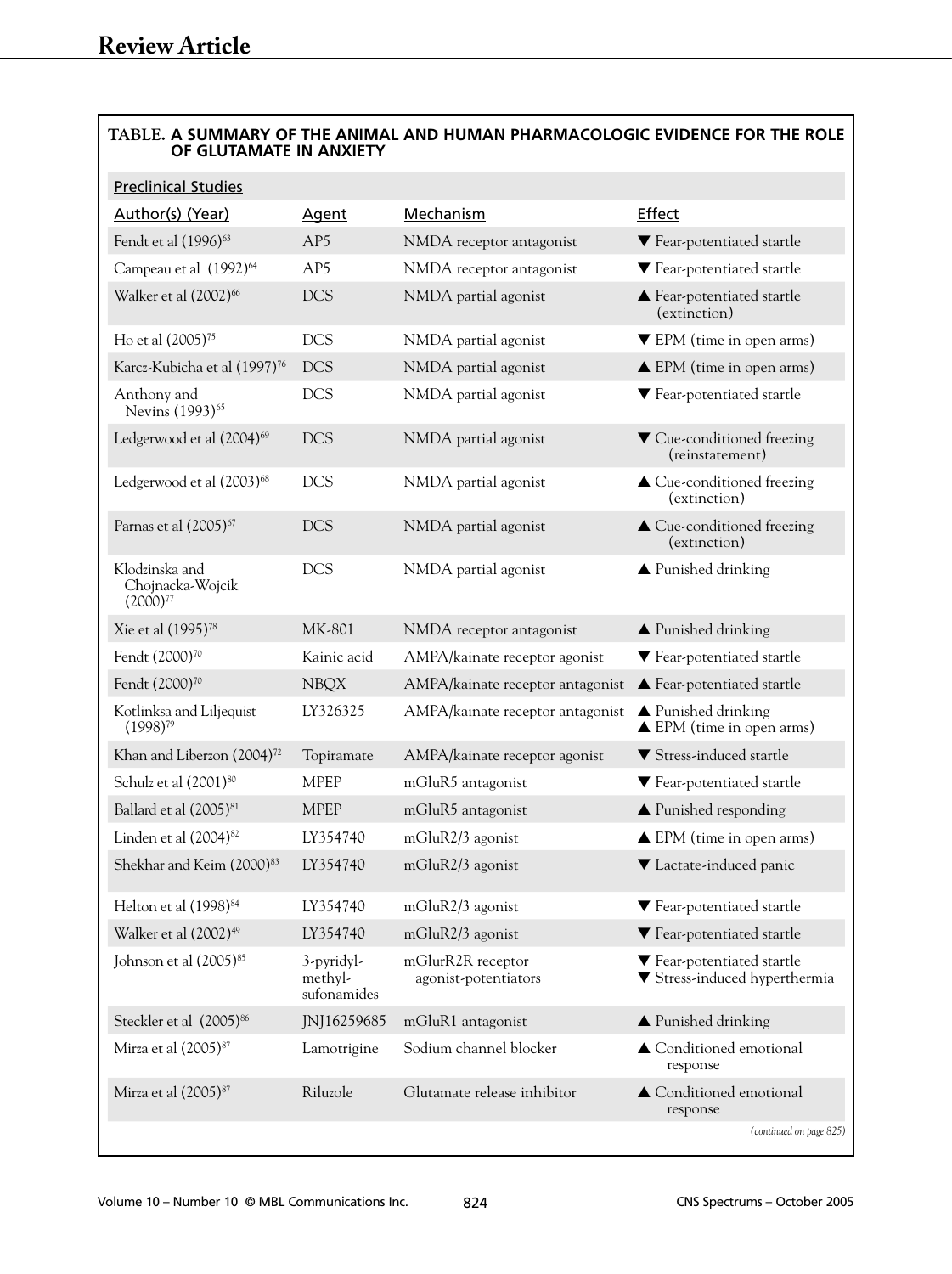(ie, fear-potentiated startle), without causing sedative or analgetic effects.<sup>88</sup> Similarly, acute systemic and oral administration of the group II mGluR 2/3 agonist LY354740 produced a significant reduction in fear-potentiated startle, without any central nervous system impairments.84,89 A recent study84 suggests that mGluR2 potentiators, which act by increasing the affinity and apparent potency of glutamate agonists, also demonstrate efficacy in the fear-potentiated startle paradigm and other rodent models of anxiety, including stress-induced hyperthermia.

The punished responding paradigms and the elevated plus maze anxiety models have also been helpful in describing the role of glutamate in anxiety. For example, in a conditioned emotional response task (ie, lever pressing for food in the presence of a light that was previously paired with shock), drugs that inhibit glutamate release, such as lamotrigine and riluzole, demonstrate anxiolytic properties with increased conditioned emotional response rates during the presentation of the light.<sup>87</sup> Treatment with 2-methyl-6-(phenylthynyl)-pyridine also dose-dependently increased punished responding in several conflict paradigms with rats

but did not significantly affect working memory or spatial learning at these anxiolytic doses.<sup>81</sup>

With respect to punished drinking, the studies are mixed as to whether the compound dizocilpine, a noncompetitive NMDA antagonist, has anxiolytic properties. Xie and colleagues<sup>78</sup> suggested that these discrepant findings may be due to the variable pretreatment intervals used in the previous studies, since a variety of pretreatment times were assessed and an optimal time range for administration was reported to significantly increase punished responding.<sup>78</sup> Similar to the anxiolytic effects on conditioned startle and freezing behaviors, administration of D-cycloserine in rats produced a significant increase in both punished drinking and time spent in the open arms of the elevated plus maze.76,77 However, this latter effect was recently shown to be reversed (ie, an anxiogenic effect was measured by a decrease in time spent in the open arms) with the administration of much lower doses of the partial NMDA agonist D-cycloserine.75 Acute and chronic administration of the mGluR1 antagonist JNJ16259685 and administration of the AMPA/ kainate receptor antagonist LY326325 also produces a dose-dependent significant increase in punished

#### *(continued from page 824)*

| TABLE. A SUMMARY OF THE ANIMAL AND HUMAN PHARMACOLOGIC EVIDENCE FOR THE ROLE<br>OF GLUTAMATE IN ANXIETY |              |                                 |                                                      |  |  |
|---------------------------------------------------------------------------------------------------------|--------------|---------------------------------|------------------------------------------------------|--|--|
| <b>Clinical Studies</b>                                                                                 |              |                                 |                                                      |  |  |
| Author(s) (Year)                                                                                        | <b>Agent</b> | Mechanism                       | <b>Effect</b>                                        |  |  |
| Grillon et al (2003) <sup>89</sup>                                                                      | LY354740     | mGluR2/3 agonist                | ▼ Fear-potentiated startle                           |  |  |
| Levine et al (2001) <sup>90</sup>                                                                       | LY354740     | mGluR2/3 agonist                | $\blacktriangledown$ CO <sub>2</sub> challenge panic |  |  |
| Kellner et al (2005) <sup>91</sup>                                                                      | LY544344     | $mGluR2/3$ agonist              | $\blacktriangledown$ CCK-4 challenge panic           |  |  |
| Bremner et al $(2004)^{92}$                                                                             | Phenytoin    | Inhibits glutamate transmission | ▼ Symptoms of PTSD                                   |  |  |
| Heresco-Levy et al $(2002)^{93}$                                                                        | <b>DCS</b>   | NMDA partial agonist            | ▼ Symptoms of PTSD                                   |  |  |
| Ressler et al (2004) <sup>94</sup>                                                                      | <b>DCS</b>   | NMDA partial agonist            | $\blacktriangledown$ Symptoms of specific phobia     |  |  |
| Berlant and van Kammen<br>$(2002)^{95}$                                                                 | Topiramate   | AMPA/kainate receptor agonist   | $\blacktriangledown$ Symptoms of PTSD                |  |  |
| Berlant (2004) <sup>96</sup>                                                                            | Topiramate   | AMPA/kainate receptor agonist   | $\blacktriangledown$ Symptoms of PTSD                |  |  |
| van Ameringen et al<br>$(2004)^{97}$                                                                    | Topiramate   | AMPA/kainate receptor agonist   | $\blacktriangledown$ Symptoms of social phobia       |  |  |
| Coric et al (2005) <sup>98</sup>                                                                        | Riluzole     | Glutamate release inhibitor     | $\blacktriangledown$ Symptoms of OCD                 |  |  |
| Mathew et al<br>$(In press)^{99}$                                                                       | Riluzole     | Glutamate release inhibitor     | $\blacktriangledown$ Symptoms of GAD                 |  |  |

AP5=DL-2-amino-5-phosphonopentanoic acid; NMDA=N-methyl-p-aspartate; ▼=decreased; ▲=in creased; DCS=D-cycloserine; EPM=elevated<br>plus maze; MK-801=dizocilpine; AMPA=α-amino-3-hydroxy-5-methyl-4-isoxazole propionic acid; NB

Cortese BM, Phan KL. *CNS Spectr*. Vol 10, No 10. 2005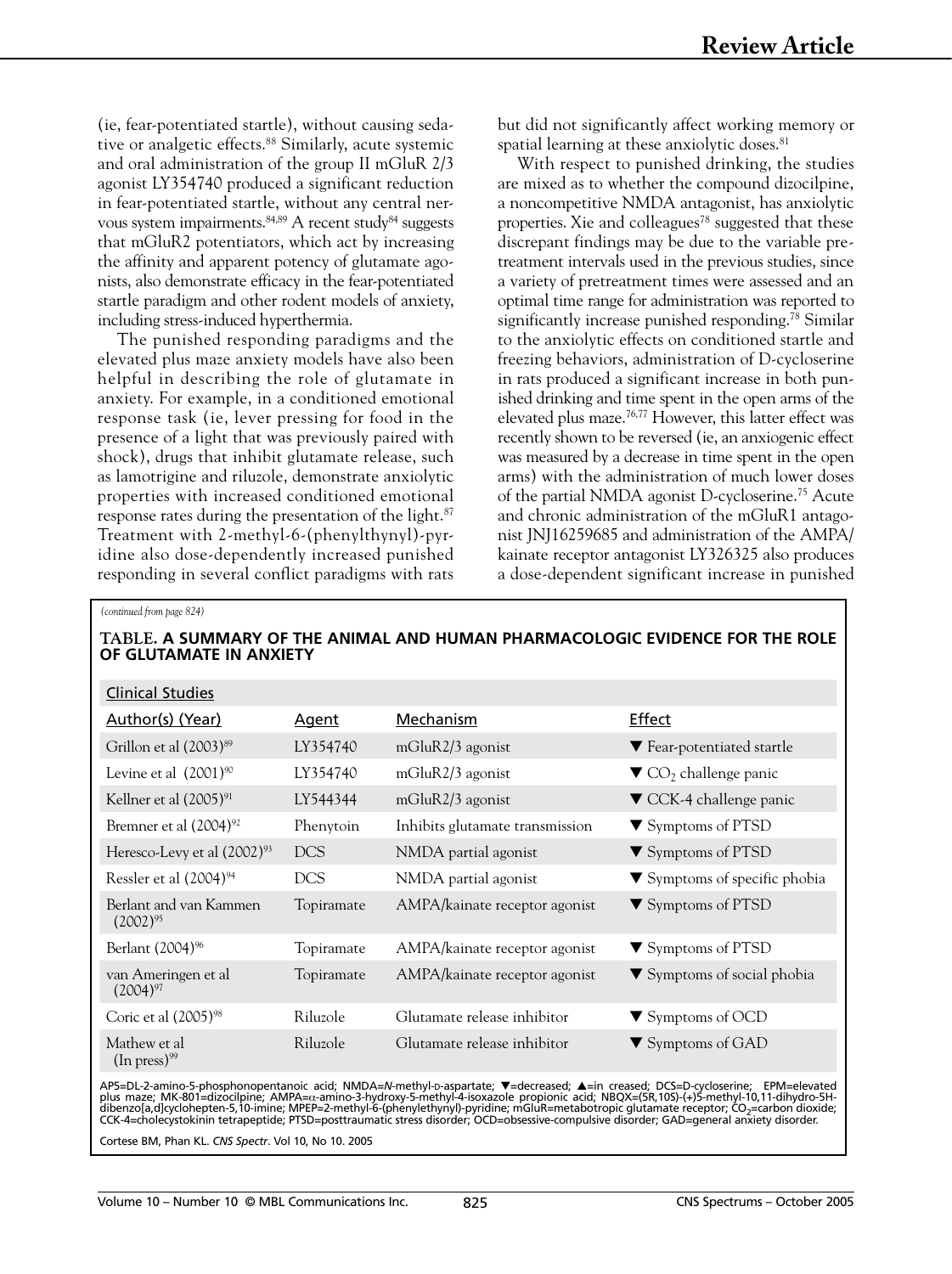drinking.<sup>79,86</sup> This study<sup>79</sup> reported that treatment with LY326325 produced a significant increase in the time spent in the open arms of the elevated plus maze. Anxiolytic effects of LY354740 were also found for the elevated plus maze,<sup>82</sup> an effect prevented by pretreatment with an mGluR selective antagonist and not present in mGluR2 or mGluR3 receptor knockout mice.100 The mGluR agonists have also been found to have anxiolytic properties in other animal models of anxiety. One study<sup>83</sup> demonstrated a similar efficacy of both LY354740 and alprazolam, a benzodiazepine proven to be a clinically effective anti-panic drug, in preventing lactate-induced panic-like attacks in rats.83

# *THE HUMAN PSYCHOPHARMACOLOGY AND CLINICAL STUDIES OF GLUTAMATE AND ANXIETY*

Although relatively few in number, human genetic, physiological, and behavioral studies also present preliminary evidence for the involvement of glutamate in fear and anxiety (Table). Arnold and colleagues,<sup>101</sup> reported a significant association between a glutamate system gene and OCD by measuring the relationship between variants of the glutamate NMDA receptor subtype 2B (GRIN2B) and familial incidence and severity of OCD. Specific findings from this study included a significant positive association between 5072T/G, a single nucleotide polymorphism located in the 3' untranslated region of GRIN2B, and both OCD diagnosis and lifetime symptom severity. The authors concluded that GRIN2B could be associated with increased risk for OCD, a finding in support of glutamate system changes in the pathophysiology of anxiety. In a more recent study,102 glutamate levels in cerebrospinal fluid (CSF) of psychotropic drug-naïve OCD patients were measured and found to be significantly higher when compared with the CSF glutamate levels of normal control subjects.<sup>102</sup> A significant relationship between OCD symptom severity and CSF glutamate levels was not reported. This could be due to the fact that increased glutamate in CSF has not been confirmed to directly reflect increased glutamate in the brain. However, it could indicate a number of brain processes, including abnormal activity of the glutamate/glutamine cycle. Nevertheless, the result of increased glutamate in CSF adds to the growing evidence in support of the role of glutamate in OCD and anxiety in general.

The fear-potentiated startle paradigm has also been utilized in humans as a model of conditioned fear. Similar to the animal studies, LY354740 has been assessed as a potential anxiolytic with the fear-potentiated startle paradigm in humans. Grillon and col-

leagues<sup>89</sup> reported both a reduction in fear-potentiated startle to shock anticipation and a lower self-reported level of state anxiety after treatment with LY354740 in healthy volunteers. LY354740 has also been shown to be efficacious in an experimentally induced anxiety model of panic attacks that utilized 35% carbon dioxide inhalation in patients suffering from panic disorder.90 Furthermore LY544344, the peptidyl prodrug of LY354740 developed for better absorption and bioavailability, produced a significant decrease in cholecystokinin tetrapeptide-induced subjective anxiety ratings and panic symptoms in healthy humans who also demonstrated reduced cholecystokinin tetrapeptide-elicited adrenocorticotropin release.<sup>91</sup>

Clinical drug trials $92-99$  provide convincing evidence for a role of the glutamate system in several of the anxiety disorders. Specifically, there are various reports on clinical drug trials for the treatment of anxiety disorders using compounds that have direct actions on glutamate receptors. Phenytoin, an anticonvulsant with several mechanisms of action that include both decreasing glutamate and increase GABA neurotransmission, $103$  has recently been used to treat early abuse-, combat-, and caraccident-related PTSD.92 In this small open-label trial, 3 months of phenytoin treatment resulted in a significant decrease in PTSD symptoms, including intrusions, avoidance, and arousal. In another group of patients with chronic PTSD,<sup>93</sup> treatment with Dcycloserine resulted in a significant improvement in anxiety-associated symptoms. Preclinical studies investigating the effects of D-cycloserine on the extinction of conditioned-fear responses<sup>104</sup> have led some to suggest a therapeutic role for D-cycloserine in the extinction of fear and anxiety associated with phobia, PTSD, OCD, and panic disorder in humans. This is especially true given that current behavioral treatments for fear and anxiety, including behavioral exposure therapy, is based on extinction.<sup>94</sup> In a recent randomized, double-blind, placebo-controlled study,<sup>94</sup> patients with acrophobia (ie, fear of heights) were given combination therapy of behavioral exposure to heights within a virtual reality glass elevator and oral administration of either D-cycloserine or placebo. The D-cycloserine-treated patients compared with the placebo controls demonstrated significantly larger reductions in acrophobia symptoms, both in the virtual environment and in real-world experiences. These effects were maintained for a 3-month period, demonstrating both the robust and lasting effect of Dcycloserine on the extinction of fear in humans.<sup>94</sup>

 Non-NMDA glutamate receptors also have a role in anxiety in humans. Similar to the preclinical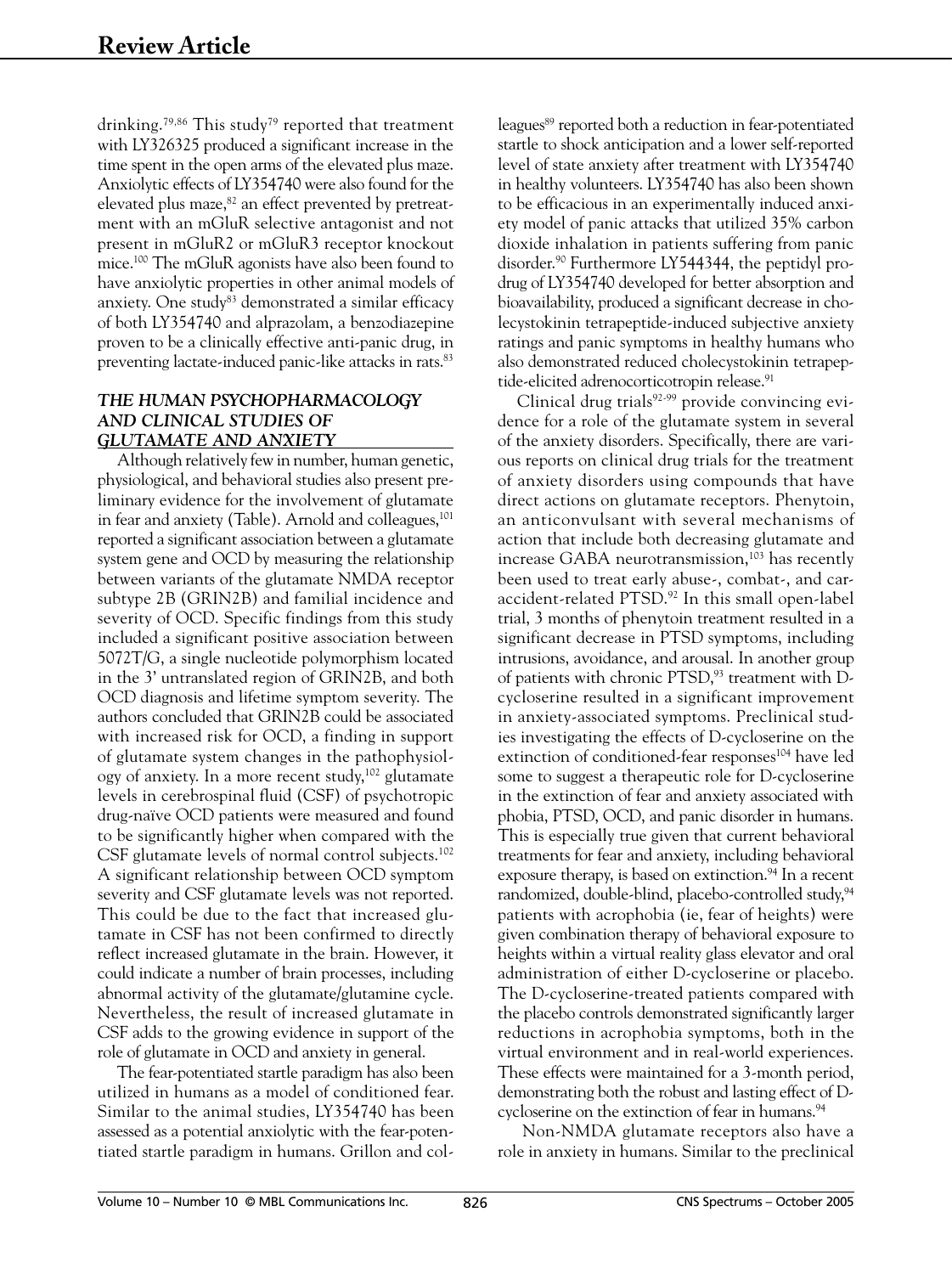studies with topiramate, human open-label studies of topiramate as a monotherapy or adjunctive treatment in adults with chronic PTSD95,96 report significant decreases in nightmares and flashbacks, and a reduction in PTSD Checklist-Civilian Version score. Topiramate has also been assessed as a treatment for social phobia in a study by van Ameringen and colleagues<sup>97</sup> who reported a significant drop in the Liebowitz Social Anxiety Scale score in adult *Diagnostic and Statistical Manual of Mental Disorders,*  Fourth Edition<sup>105</sup>-diagnosed social phobics (generalized type) after 16 weeks of open-label drug therapy. Again, it is important to note that like phenytoin, topiramate modulates both excitatory (ie, glutamate) and inhibitory (ie, GABA) neurotransmission, mechanisms that could both contribute to the anxiolytic effects demonstrated by these drugs.

Mathew and colleagues<sup>99</sup> reported the preliminary results of an 8-week, open-label study for treatment effectiveness of the anti-glutamatergic agent riluzole 100 mg/day in 18 medically healthy, adult patients with *Diagnostic and Statistical Manual of Mental Disorders, Fourth Edition*105-diagnosed GAD. After 8 weeks, the response rate in trial completers  $(n=15)$ was 80%, while the remission rate (Hamilton Anxiety Scale score <7) was 53%. Although larger, placebocontrolled studies are needed, the authors propose that riluzole may be an effective and well-tolerated anxiolytic medication with a relatively quick onset of therapeutic efficacy for the treatment of GAD. Coric and colleagues<sup>98</sup> recently demonstrated that augmentation of existing pharmacotherapy with riluzole was well tolerated and efficacious in treatment-resistant OCD. In an open-label trial, the authors reported that of the 13 patients studied, seven had a >35% reduction in Yale-Brown Obsessive-Compulsive Scale scores, and five were classified as treatment responders. These two studies prompt randomized placebo-controlled clinical trials of riluzole, a glutamate release inhibitor, in anxiety disorders.

## *HUMAN BRAIN IMAGING STUDIES OF GLUTAMATE AND ANXIETY*

Magnetic resonance imaging (MRI) has been used to demonstrate the close, albeit indirect, relationship between glutamate and anxiety. Volumetric (ie, structural) MRI and functional magnetic resonance imaging (fMRI) studies show that glutamaterich brain regions that have been implicated in the expression of fear and anxiety, such as the hippocampus, amygdala, and anterior cingulate cortex, are either structurally altered or functionally hyperactive in patients diagnosed with anxiety disorders. For

example, studies<sup>106,107</sup> have reported reduced anterior cingulate gray matter volume in trauma survivors who developed PTSD. Hippocampal volume is also reduced in Vietnam veterans diagnosed with combat-related PTSD108 and women diagnosed with PTSD associated with childhood abuse.<sup>109</sup> Although there have been other reports of no difference in hippocampal volume in patients diagnosed with PTSD,<sup>110,111</sup> a meta-analysis of nine studies published between the years of 1995 and 2003<sup>112</sup> revealed significantly smaller left and right hippocampal volume in traumatized adults diagnosed with PTSD compared with healthy and traumatized controls.

Interestingly, the human MRI studies that describe the effects of stress and trauma on the volume of hippocampus and amygdala are comparable with the animal studies of hippocampal and amygdalar dendritic arborization that were previously described. Consistent with the stress-induced hypertrophic effects described in animals, recent reports<sup>113-115</sup> show MRI-measured increases in the volume of amygdala in children and adolescents diagnosed with anxiety disorders, such as GAD and OCD.113-115

Functional brain imaging techniques, such as positron emissions tomography (PET) and fMRI, have revealed altered brain activity in the same neuroanatomical regions that have been linked with anxiety disorders through volumetric MRI. For example, panic disorder patients show altered PET-assessed brain metabolism in the hippocampus and ACC,<sup>116</sup> while combat veterans diagnosed with PTSD demonstrate differential blood flow patterns in the amygdala.<sup>117</sup> Other studies using fMRI have effectively linked a deficit in amygdala functioning during a social cue task in patients diagnosed with social anxiety disorder. Stein and colleagues<sup>118</sup> and Birbaumer and colleagues<sup>119</sup> have both shown hyper-responsive limbic areas (ie, amygdala) as a reaction to negatively biased social cues (eg, harsh/unaccepting faces) in subjects diagnosed with social anxiety disorder. Again, these imaging studies do not provide a direct relationship between glutamate functioning and the pathophysiology of anxiety. They only suggest that glutamaterich brain regions are altered and/or dysfunctional in people diagnosed with anxiety disorders. 1

<sup>1</sup>H-MRS is an in vivo imaging technique that enables the quantification of specific neurochemicals and some neurotransmitters including glutamate. While most studies focus on *N*-acetylaspartate and anxiety disorders,<sup>120-125</sup> several studies provide particularly strong evidence for regional-specific alterations in brain levels of glutamate in people diagnosed with anxiety disorders. Grachev and Apkarian<sup>126</sup> reported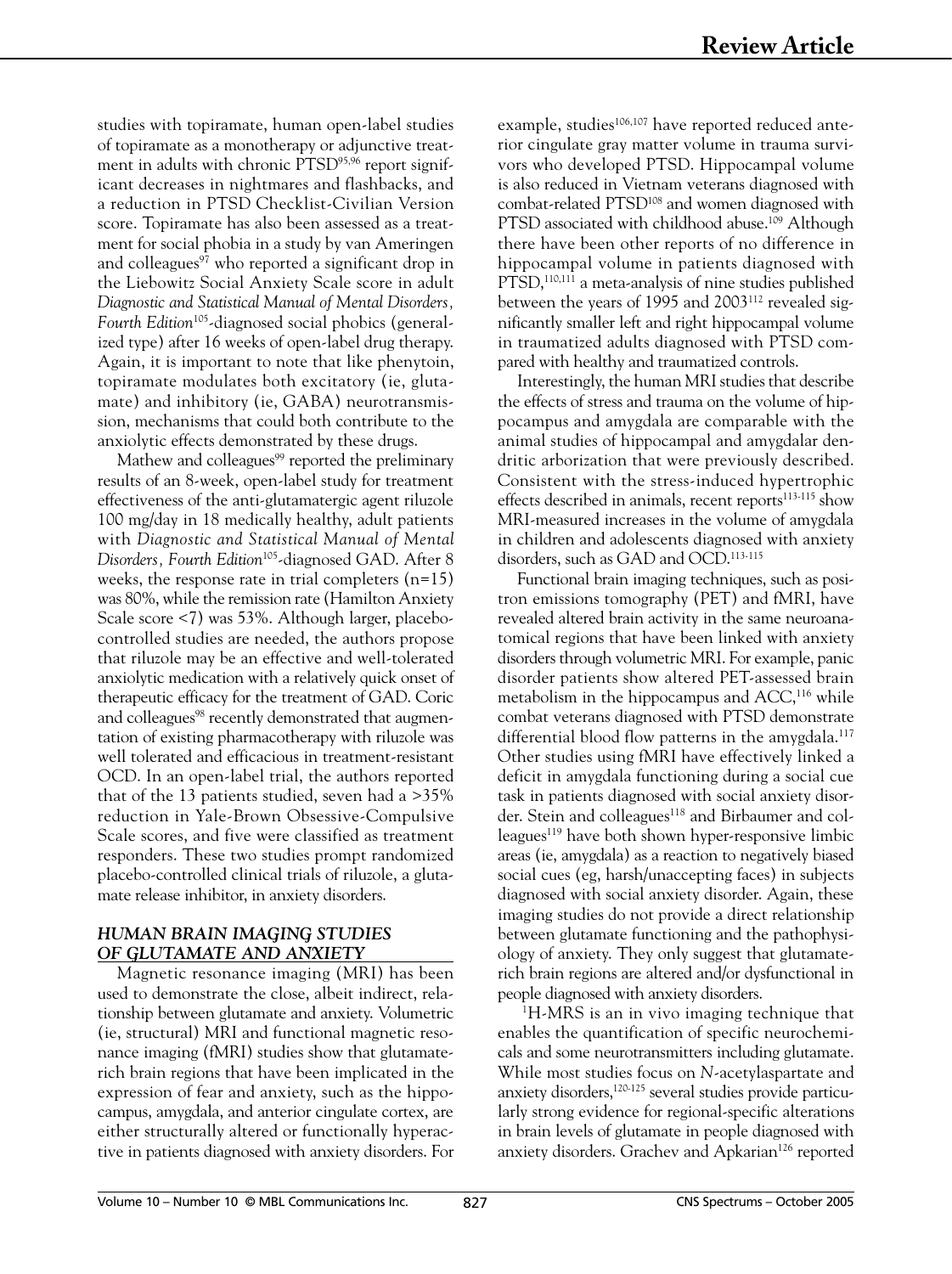an increase in 1 H-MRS-detected glutamate in the frontal cortex of healthy subjects with high versus low state-trait anxiety,<sup>126</sup> and changes in glutamate in humans diagnosed with specific anxiety disorders, such as social anxiety and OCD.<sup>127,128</sup> One of these studies<sup>127</sup> compared glutamate in the ACC and occipital cortices of humans diagnosed with generalized social anxiety disorder to age- and sex-matched controls. Social anxiety disorder patients had a 13.2% higher Glu/creatine ratio in the ACC than did their matched comparison subjects, while there were no differences between the groups in Glu/creatine in the control voxel in the occipital cortex. Furthermore, intensity of social anxiety symptoms, as measured by the Liebowitz Social Anxiety Scale, was correlated with the ratio of Glu/creatine, demonstrating the functional significance of glutamate in generalized social anxiety disorder. Interestingly, in this same group, Glu/creatine levels in the ACC were correlated with activation of the rostral ACC in response to harsh, aversive faces.<sup>129</sup> Rosenberg and colleagues<sup>130</sup> also examined the relationship between glutamate and anxiety by measuring the concentrations of the Glx (ie, the 1 H-MRS-assessed glutamate, glutamine and GABA complex) resonance in the frontal cortex of psychotropically naïve pediatric patients diagnosed with OCD. This study reported significantly reduced Glx concentrations in the ACC of the OCD group compared with healthy controls. A previous study by the same research group<sup>128</sup> demonstrated significantly increased glutamatergic concentrations (ie, Glx) in the caudate of treatment-naïve pediatric OCD patients compared with controls. Furthermore, this elevated Glx signal in caudate, along with OCD symptomology, was reduced to control levels after 12 weeks of pharmacologic treatment. Keshavan and colleagues<sup>131</sup> hypothesized that a possible tonic-phasic dysregulation of the glutamate system in prefrontal neural circuits may explain the apparent conflicting Glx levels reported in these OCD patients. In other words, reduced tonic Glx in ACC may lead to phasic Glx overactivity in the caudate and explain the reported decrease in ACC Glx and increase in caudate Glx. In addition, this opposed neurochemical finding is also consistent with previous neuroanatomical studies<sup>132,133</sup> that have reported inverse correlations between ACC and basal ganglia volume in OCD patients. Although few in number, the MRS neurochemical studies discussed in this review provide evidence that anxiety disorders are associated with alterations in the glutamate system.

## *CONCLUSION*

The glutamate system function of regulating neuronal excitability in limbic/paralimbic brain structures is important in fear and anxiety responses. An emerging body of evidence supports the role of glutamate in mediating the physiological and behavioral sequelae associated with stress and anxiety in animals. Moreover, compounds that act on glutamate receptors have been shown to alleviate anxiety symptoms. The precise mechanism of anxiolytic action in humans has yet to be elucidated, though brain imaging studies suggest that abnormalities in glutamatergic function and regulation may underlie the pathophysiology of anxiety disorders. The emerging preclinical and clinical evidence suggests that future studies on the mechanism of and efficacy of glutamatergic agents in anxiety disorders are appropriately warranted. **CNS**

#### *REFERENCES*

- 1. Greenberg PE, Sisitsky T, Kessler RC, et al. The economic burden of anxiety disorders in the 1990s. *J Clin Psychiatry*. 1999;60:427-435.
- 2. Lepine JP. The epidemiology of anxiety disorders: prevalence and societal costs. *J Clin Psychiatry*. 2002;63(suppl 14):4-8.
- 3. Marciniak M, Lage MJ, Landbloom RP, Dunayevich E, Bowman L. Medical and productivity costs of anxiety disorders: case control study. *Depress Anxiety.* 2004;19:112-120.
- 4. Liberzon I, Phan KL, Khan S, Abelson JL. Role of GABA-A receptors in anxiety: Evidence from animal models, clinical psychopharmacology, and neuroimaging studies. *Current Neuropharmacology*. 2003;1:267-283.
- 5. Hamner MB, Robert S, Frueh BC. Treatment-resistant posttraumatic stress disorder: strategies for intervention. *CNS Spectr*. 2004;9:740-752.
- 6. van Ameringen M, Mancini C, Pipe B, Bennett M. Optimizing treatment in social phobia: a review of treatment resistance. *CNS Spectr*. 2004;9:753-762.
- 7. Keller MB, Hirschfeld RM, Demyttenaere K, Baldwin DS. Optimizing outcomes in depression: focus on antidepressant compliance. *Int Clin Psychopharmacol*. 2002;17:265-271.
- 8. Gorman JM. New molecular targets for antianxiety interventions. *J Clin Psychiatry.* 2003;64:28-35.
- 9. Lujan R, Shigemoto R, Lopez-Bendito G. Glutamate and GABA receptor signalling in the developing brain. *Neuroscience*. 2005;130:567-580.
- 10. Stanton PK. LTD, LTP, and the sliding threshold for long-term synaptic plasticity. *Hippocampus*. 1996;6:35-42.
- 11. Swan JH, Meldrum BS. Protection by NMDA antagonists against selective cell loss following transient ischaemia. *J Cereb Blood Flow Metab*. 1990;10:343-351.
- 12. Hynd MR, Scott HL, Dodd PR. Glutamate-mediated excitotoxicity and neurodegeneration in Alzheimer's disease. *Neurochem Int*. 2004;45:583-595.
- 13. Meldrum BS. Glutamate as a neurotransmitter in the brain: review of physiology and pathology. *J Nutr*. 2000;130(4S suppl):1007S-1015S.
- 14. Kew JN, Kemp JA. Ionotropic and metabotropic glutamate receptor structure and pharmacology. *Psychopharmacology (Berl).* 2005;179:4-29.
- 15. Krystal JH, D'Souza DC, Petrakis IL, et al. NMDA agonists and antagonists as probes of glutamatergic dysfunction and pharmacotherapies in neuropsychiatric disorders. *Harv Rev Psychiatry*. 1999;7:125-143.
- 16. Swanson CJ, Bures M, Johnson MP, Linden AM, Monn JA, Schoepp DD. Metabotropic glutamate receptors as novel targets for anxiety and stress disorders. *Nat Rev Drug Discov*. 2005;4:131-144.
- 17. Conn PJ, Pin JP. Pharmacology and functions of metabotropic glutamate receptors. *Annu Rev Pharmacol Toxicol*. 1997;37:205-237.
- 18. LeDoux JE. Emotion circuits in the brain. *Annu Rev Neurosci*. 2000;23:155-184.
- 19. Davis M. The role of the amygdala in fear-potentiated startle: implications for animal models of anxiety. *Trends Pharmacol Sci*. 1992;13:35-41.
- 20. Adolphs R. Neural systems for recognizing emotion. *Curr Opin Neurobiol*. 2002;12:169-177.
- 21. Cannistraro PA, Rauch SL. Neural circuitry of anxiety: evidence from structural and functional neuroimaging studies. *Psychopharmacol Bull*. 2003;37:8-25.
- 22. McDonald AJ. Glutamate and aspartate immunoreactive neurons of the rat basolateral amygdala: colocalization of excitatory amino acids and projections to the limbic circuit. *J Comp Neurol.* 1996;365:367-379.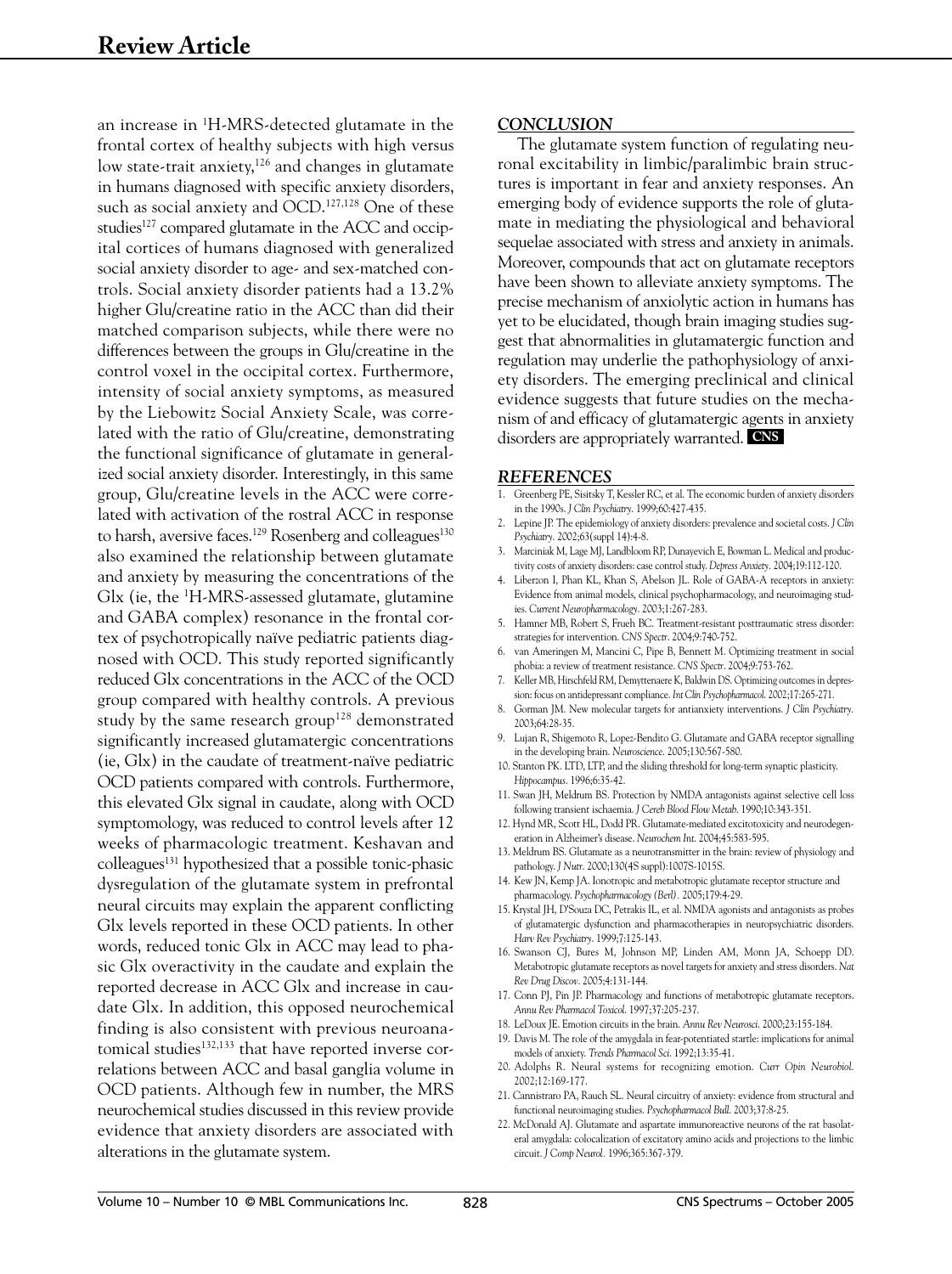- 23. Mathew SJ, Coplan JD, Schoepp DD, Smith EL, Rosenblum LA, Gorman JM. Glutamate-hypothalamic-pituitary-adrenal axis interactions: implications for mood and anxiety disorders. *CNS Spectr.* 2001;6:555-564.
- 24. Jedema HP, Moghddam B. Characterization of excitatory amino acid modulation of dopamine release in the prefrontal cortex of conscious rats. *J Neurochem*. 1996;66:1448-1453.
- 25. Takahata R, Moghaddam B. Glutamatergic regulation of basal and stimulus-activated dopamine release in the prefrontal cortex. *J Neurochem*. 1998;71:1443-1449.
- 26. Becquet D, Hery M, Francois-Bellan AM, et al. Glutamate, GABA, glycine and taurine modulate serotonin synthesis and release in rostral and caudal rhombencephalic raphe cells in primary cultures. *Neurochem Int*. 1993;23:269-283.
- 27. Cheramy A, Romo R, Godeheu G, Baruch P, Glowinski J. In vivo presynaptic control of dopamine release in the cat caudate nucleus–II. Facilitatory or inhibitory influence of L-glutamate. *Neuroscience*. 1986;19:1081-1090.
- 28. Okada M, Yoshida S, Zhu G, Hirose S, Kaneko S. Biphasic actions of topiramate on monoamine exocytosis associated with both soluble N-ethylmaleimide-sensitive factor attachment protein receptors and Ca(2+)-induced Ca(2+)-releasing systems. *Neuroscience*. 2005;134:233-246.
- 29. Ahmad S, Fowler LJ, Whitton PS. Lamotrigine, carbamazepine and phenytoin differentially alter extracellular levels of 5-hydroxytryptamine, dopamine and amino acids. *Epilepsy Res*. 2005;63:141-149.
- 30. Cunningham MO, Jones RS. The anticonvulsant, lamotrigine decreases spontaneous glutamate release but increases spontaneous GABA release in the rat entorhinal cortex in vitro. *Neuropharmacology*. 2000;39:2139-2146.
- 31. Sapolsky RM. Stress and plasticity in the limbic system. *Neurochem Res*. 2003;28:1735-1742.
- 32. Fontella FU, Vendite DA, Tabajara AS, et al. Repeated restraint stress alters hippocampal glutamate uptake and release in the rat. *Neurochem Res*. 2004;29:1703-1709.
- 33. Gilad GM, Gilad VH, Wyatt RJ, Tizabi Y. Region-selective stress-induced increase of glutamate uptake and release in rat forebrain. *Brain Res.* 1990;525:335-338.
- 34. Lowy MT, Wittenberg L, Yamamoto BK. Effect of acute stress on hippocampal glutamate levels and spectrin proteolysis in young and aged rats. *J Neurochem*. 1995;65:268-274.
- 35. Moghaddam B. Stress preferentially increases extraneuronal levels of excitatory amino acids in the prefrontal cortex: comparison to hippocampus and basal ganglia. *J Neurochem*. 1993;60:1650-1657.
- 36. Schwendt M, Jezova D. Gene expression of two glutamate receptor subunits in response to repeated stress exposure in rat hippocampus. *Cell Mol Neurobiol*. 2000;20:319-329.
- 37. McEwen BS. Stress and hippocampal plasticity. *Annu Rev Neurosci*. 1999;22:105-122.
- 38. Magarinos AM, McEwen BS. Stress-induced atrophy of apical dendrites of hippocampal CA3c neurons: involvement of glucocorticoid secretion and excitatory amino acid receptors. *Neuroscience*. 1995;69:89-98.
- 39. Vyas A, Mitra R, Shankaranarayana Rao BS, Chattarji S. Chronic stress induces contrasting patterns of dendritic remodeling in hippocampal and amygdaloid neurons. *J Neurosci*. 2002;22:6810-6818.
- 40. Vyas A, Bernal S, Chattarji S. Effects of chronic stress on dendritic arborization in the central and extended amygdala. *Brain Res*. 2003;965:290-294.
- 41. Herman JP, Cullinan WE. Neurocircuitry of stress: central control of the hypothalamopituitary-adrenocortical axis. *Trends Neurosci*. 1997;20:78-84.
- 42. Shors TJ, Weiss C, Thompson RF. Stress-induced facilitation of classical conditioning. *Science.* 1992;257:537-539.
- 43. Shors TJ, Mathew PR. NMDA receptor antagonism in the lateral/basolateral but not central nucleus of the amygdala prevents the induction of facilitated learning in response to stress. *Learn Mem*. 1998;5:220-230.
- 44. Luine V, Villegas M, Martinez C, McEwen BS. Repeated stress causes reversible impairments of spatial memory performance. *Brain Res*. 1994;639:167-170.
- 45. Isgor C, Kabbaj M, Akil H, Watson SJ. Delayed effects of chronic variable stress during peripubertal-juvenile period on hippocampal morphology and on cognitive and stress axis functions in rats. *Hippocampus*. 2004;14:636-648.
- 46. Conrad CD, LeDoux JE, Magarinos AM, McEwen BS. Repeated restraint stress facilitates fear conditioning independently of causing hippocampal CA3 dendritic atrophy. *Behav Neurosci.* 1999;113:902-913.
- 47. Bast T, Zhang WN, Feldon J. Dorsal hippocampus and classical fear conditioning to tone and context in rats: effects of local NMDA-receptor blockade and stimulation. *Hippocampus*. 2003;13:657-675.
- 48. Maren S, Aharonov G, Stote DL, Fanselow MS. N-methyl-D-aspartate receptors in the basolateral amygdala are required for both acquisition and expression of conditional fear in rats. *Behav Neurosci*. 1996;110:1365-1374.
- 49. Walker DL, Davis M. The role of amygdala glutamate receptors in fear learning, fearpotentiated startle, and extinction. *Pharmacol Biochem Behav*. 2002;71:379-392.
- 50. Chambers RA, Bremner JD, Moghaddam B, Southwick SM, Charney DS, Krystal JH. Glutamate and post-traumatic stress disorder: toward a psychobiology of dissociation. *Semin Clin Neuropsychiatry*. 1999;4:274-281.
- 51. Krystal JH, Karper LP, Seibyl JP, et al. Subanesthetic effects of the noncompetitive NMDA antagonist, ketamine, in humans. Psychotomimetic, perceptual, cognitive, and neuroendocrine responses. *Arch Gen Psychiatry*. 1994;51:199-214.
- 52. Shekhar A, McCann UD, Meaney MJ, et al. Summary of a National Institute of Mental Health workshop: developing animal models of anxiety disorders. *Psychopharmacology (Berl)*. 2001;157:327-339.
- 53. Pellow S, File SE. Anxiolytic and anxiogenic drug effects on exploratory activity in an elevated plus-maze: a novel test of anxiety in the rat. *Pharmacol Biochem Behav*. 1986;24:525-529.
- 54. Geller I. Effect of punishment on lever pressing maintained by food reward or brain stimulation. *Physiol Behav.* 1970;5:203-206.
- 55. Davis M, Astrachan DI. Conditioned fear and startle magnitude: effects of different footshock or backshock intensities used in training. *J Exp Psychol Anim Behav Process*. 1978;4:95-103.
- 56. Uhde, T, Galloway, M, Fang, J, et al. Sleep deprivation and excitatory amino acids. *Neuropsychopharmacology*. 2004;29:S213.
- 57. Mathew SJ, Shungu DC, Mao X, et al. A magnetic resonance spectroscopic imaging study of adult nonhuman primates exposed to early-life stressors. B*iol Psychiatry*. 2003;54:727-735.
- 58. Bartha R, Drost DJ, Menon RS, Williamson PC. Comparison of the quantification precision of human short echo time (1)H spectroscopy at 1.5 and 4.0 Tesla. *Magn Reson Med*. 2000;44:185-192.
- 59. Ke Y, Cohen BM, Bang JY, Yang M, Renshaw PF. Assessment of GABA concentration in human brain using two-dimensional proton magnetic resonance spectroscopy. *Psychiatry Res*. 2000;100:169-178.
- 60. Kaiser LG, Schuff N, Cashdollar N, Weiner MW. Age-related glutamate and glutamine concentration changes in normal human brain: 1H MR spectroscopy study at 4 T. *Neurobiol Aging*. 2005;26:665-672.
- 61. Stanley JA, Drost DJ, Williamson PC, Thompson RT. The use of a priori knowledge to quantify short echo in vivo 1H MR spectra. *Magn Reson Med*. 1995;34:17-24.
- 62. Munro LJ, Kokkinidis L. Infusion of quinpirole and muscimol into the ventral tegmental area inhibits fear-potentiated startle: implications for the role of dopamine in fear expression. *Brain Res*. 1997;746:231-238.
- 63. Fendt M, Koch M, Schnitzler HU. NMDA receptors in the pontine brainstem are necessary for fear potentiation of the startle response. *Eur J Pharmacol*. 1996;318:1-6.
- 64. Campeau S, Miserendino MJ, Davis M. Intra-amygdala infusion of the N-methyl-Daspartate receptor antagonist AP5 blocks acquisition but not expression of fear-potentiated startle to an auditory conditioned stimulus. *Behav Neurosci*. 1992;106:569-574.
- 65. Anthony EW, Nevins ME. Anxiolytic-like effects of N-methyl-D-aspartate-associated glycine receptor ligands in the rat potentiated startle test. *Eur J Pharmacol.* 1993;250:317-324.
- 66. Walker DL, Ressler KJ, Lu KT, Davis M. Facilitation of conditioned fear extinction by systemic administration or intra-amygdala infusions of D-cycloserine as assessed with fear-potentiated startle in rats. *J Neurosci*. 2002;22:2343-2351.
- 67. Parnas AS, Weber M, Richardson R. Effects of multiple exposures to d-cycloserine on extinction of conditioned fear in rats. *Neurobiol Learn Mem*. 2005;83:224-231.
- 68. Ledgerwood L, Richardson R, Cranney J. Effects of D-cycloserine on extinction of conditioned freezing. *Behav Neurosci*. 2003;117:341-349.
- 69. Ledgerwood L, Richardson R, Cranney J. D-cycloserine and the facilitation of extinction of conditioned fear: consequences for reinstatement. *Behav Neurosci*. 2004;118:505-513.
- 70. Fendt M. Expression and conditioned inhibition of fear-potentiated startle after stimulation and blockade of AMPA/Kainate and GABA(A) receptors in the dorsal periaqueductal gray. *Brain Res*. 2000;880:1-10.
- 71. Rosenfeld WE. Topiramate: a review of preclinical, pharmacokinetic, and clinical data. *Clin Ther*. 1997;19:1294-1308.
- 72. Khan S, Liberzon I. Topiramate attenuates exaggerated acoustic startle in an animal model of PTSD. *Psychopharmacology (Berl).* 2004;172:225-229.
- 73. Czuczwar SJ, Patsalos PN. The new generation of GABA enhancers. Potential in the treatment of epilepsy. *CNS Drugs*. 2001;15:339-350.
- 74. Walker DL, Rattiner LM, Davis M. Group II metabotropic glutamate receptors within the amygdala regulate fear as assessed with potentiated startle in rats. *Behav Neurosci*. 2002;116:1075-1083.
- 75. Ho YJ, Hsu LS, Wang CF, Hsu et al. Behavioral effects of d-cycloserine in rats: The role of anxiety level. *Brain Res*. 2005;1043:179-185.
- 76. Karcz-Kubicha M, Jessa M, Nazar M, et al. Anxiolytic activity of glycine-B antagonists and partial agonists–no relation to intrinsic activity in the patch clamp. *Neuropharmacology*. 1997;36:1355-1367.
- 77. Klodzinska A, Chojnacka-Wojcik E. Anticonflict effect of the glycineB receptor partial agonist, D-cycloserine, in rats. Pharmacological analysis. *Psychopharmacology (Berl)*. 2000;152:224-228.
- 78. Xie ZC, Buckner E, Commissaris RL. Anticonflict effect of MK-801 in rats: time course and chronic treatment studies. *Pharmacol Biochem Behav*. 1995;51:635-640.
- 79. Kotlinska J, Liljequist S. The putative AMPA receptor antagonist, LY326325, produces anxiolytic-like effects without altering locomotor activity in rats. *Pharmacol Biochem Behav*. 1998;60:119-124.
- 80. Schulz B, Fendt M, Gasparini F, Lingenhohl K, Kuhn R, Koch M. The metabotropic glutamate receptor antagonist 2-methyl-6-(phenylethynyl)-pyridine (MPEP) blocks fear conditioning in rats. *Neuropharmacology*. 2001;41:1-7.
- 81. Ballard TM, Woolley ML, Prinssen E, Huwyler J, Porter R, Spooren W. The effect of